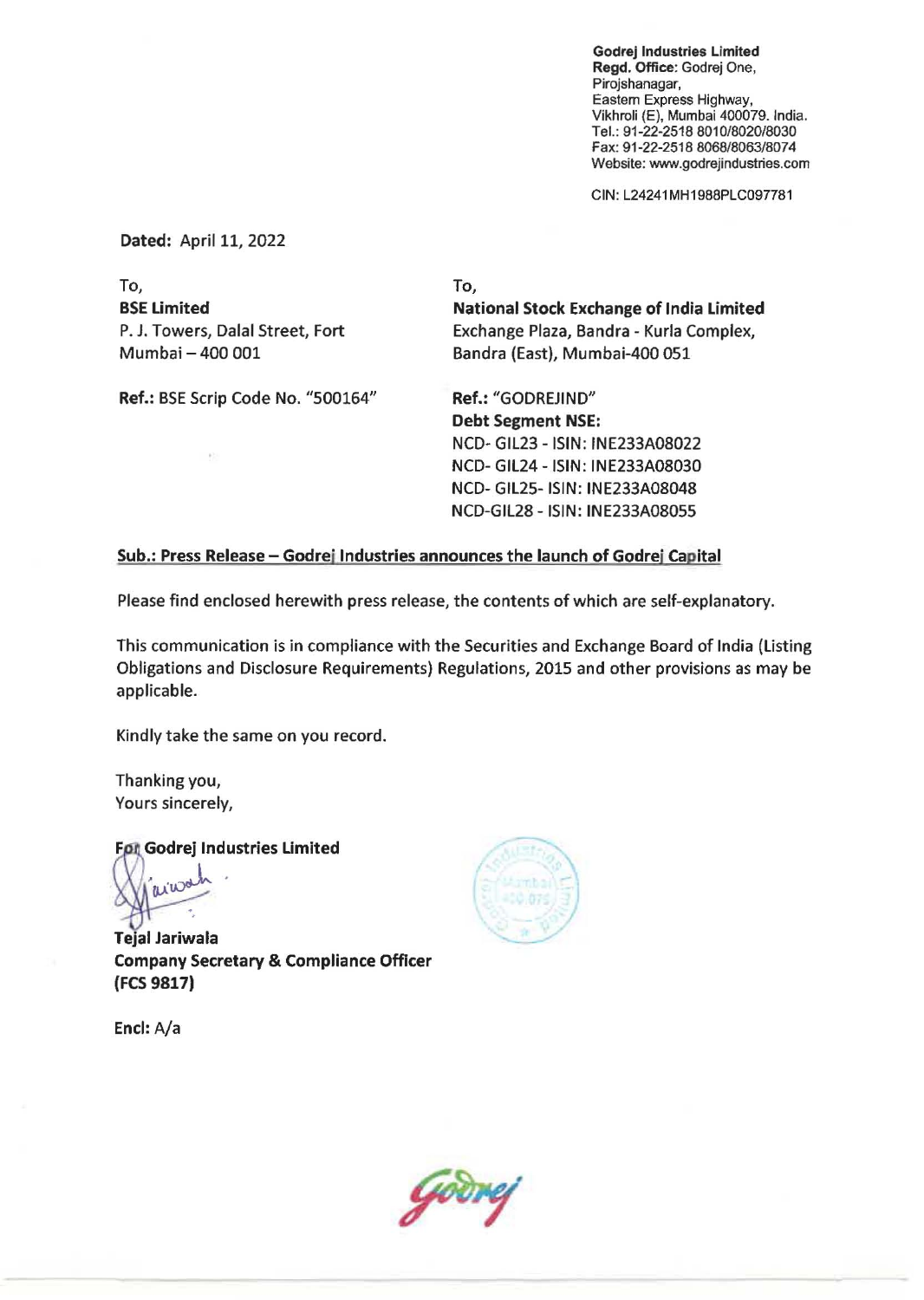

## **Godrej Industries announces the launch of Godrej Capital**

- *Godrej Capital is the financial services arm of the Godrej Group and aims to build a balance sheet of ~INR 30,000 crore by 2026*
- *The business will expand its retail operations in six new cities this financial year in addition to diversifying customer segments and launching new business lines*
- *Godrej Industries has committed to infuse INR 1,500 crore into its financial services venture and expects the business to require a total of INR 5,000 crore of equity investment by 2026*

**Mumbai, April 11, 2022:** With the aim of scaling up its ambition in the financial services sector, Godrej Industries Limited (GIL) today announced the launch of Godrej Capital Limited (GCL). GCL is a subsidiary of GIL and is the holding entity for Godrej Housing Finance (an HFC) and Godrej Finance Limited (an NBFC). With the ultimate aim of building a world class retail financial services business and a near term aim of building an INR 30,000 crore balance sheet by 2026, GIL has committed to invest INR 1,500 crore in capital in GCL.

Godrej Capital currently has its footprint across Mumbai, Bengaluru, Delhi NCR, Ahmedabad, and Pune and will soon be operational in six new cities, i.e., Jaipur, Chandigarh, Hyderabad, Chennai, Indore and Surat.

Speaking on the development, **Pirojsha Godrej, Chairman, Godrej Capital,** said, "*Godrej Capital will form a key pillar in the overall growth of the Godrej Group. We started with home loans in select geographies in 2020. Having seen strong customer acceptance of our offering, we are very optimistic about the prospects of our financial services venture and will be entering new markets and enhancing our reach across key target sectors and consumer segments*".

The company will continue maintaining focus on the growth of secured loans consisting of home loans and Loans Against Property (LAP). Additionally, to fulfil business and geographic aspirations, the business aims to grow its team by 50% to approximately 500 people in this financial year.

**Manish Shah, MD & CEO, Godrej Capital,** said, *"We have successfully implemented a digital-first approach at Godrej Housing Finance through innovative products such as Design Your EMI and end-to-end contactless solutions delivered digitally. This has inspired us to grow our footprint and to broaden our service offerings to different customer segments through affordable housing loans and unsecured loans. We envision Godrej Capital becoming a newage, leading retail financial services institution in the years ahead."*

Godrej Capital, for scalable operations, is investing in building capabilities through talent, technology and analytics that will power business growth.